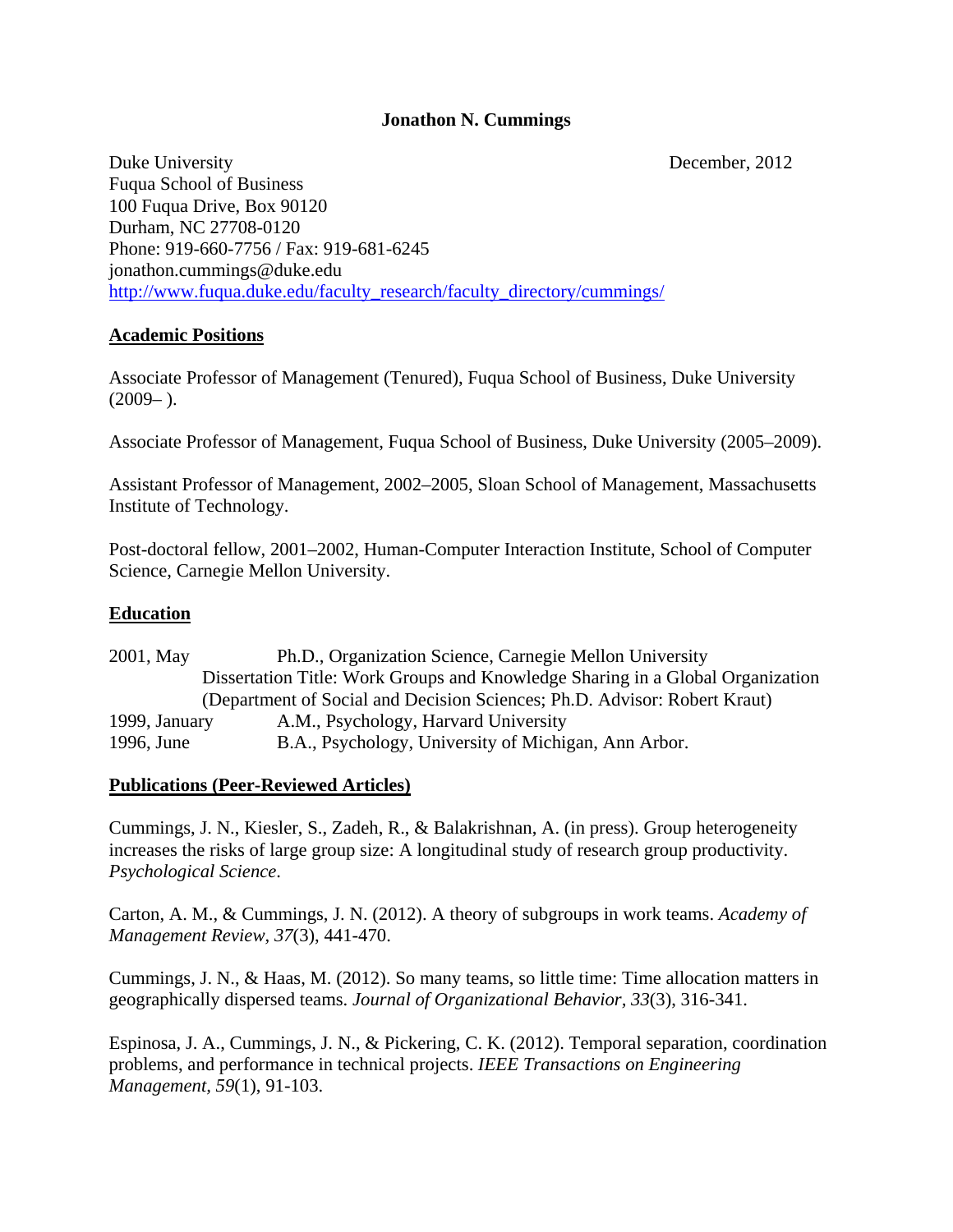Huang, S., & Cummings, J. N. (2011). Centrality and centralization in work teams: Towards a multi-level theory of critical knowledge structures. *Small Group Research, 42*(6), 669-699.

Balakrishnan, A., Kiesler, S., Cummings, J.N., & Zadeh, R. (2011). Research team integration: What it is and why it matters. *Proceedings of the ACM conference on Computer-Supported Cooperative Work*, China.

Cummings, J. N., Espinosa, J. A., & Pickering, C. K. (2009). Crossing spatial and temporal boundaries in globally distributed projects: A relational model of coordination delay. *Information Systems Research, 20*(3), 420-439.

Cummings, J.N., & Kiesler, S. (2008). Who collaborates successfully? Prior experience reduces collaboration barriers in distributed interdisciplinary research. Proceedings of the ACM conference on Computer-Supported Cooperative Work, San Diego, CA. [Results highlighted in *Nature*, 455, 720-723 (2008)]

Cummings, J. N., & Kiesler, S. (2007). Coordination costs and project outcomes in multiuniversity collaborations. *Research Policy, 36*(10), 1620-1634. [Results highlighted in *Nature*, 452, 682-684 (2008)]

O'Leary, M., & Cummings, J. N. (2007). The spatial, temporal, and configurational characteristics of geographic dispersion in work teams. *MIS Quarterly, 31*(3), 433-452.

Cummings, J. N., & Higgins, M. (2006). Relational instability at the network core: Support dynamics in career developmental networks. *Social Networks, 28*(1), 38-55.

Cummings, J. N., & Kiesler, S. (2005). Collaborative research across disciplinary and organizational boundaries. *Social Studies of Science, 35*(5), 703-722. [Reprinted in Olson, G., Zimmerman, A., & Bos, N. (Eds.) (2008). *Scientific collaboration on the Internet*, MIT Press.]

Cummings, J. N. (2004). Work groups, structural diversity, and knowledge sharing in a global organization. *Management Science, 50*(3), 352-364.

Cross, R., & Cummings, J. N. (2004). Tie and network correlates of individual performance in knowledge intensive work. *Academy of Management Journal, 47*(6), 928-937.

Cummings, J. N., & Cross, R. (2003). Structural properties of work groups and their consequences for performance. *Social Networks, 25*(3), 197-210.

Fichman, M., & Cummings, J. N. (2003). Multiple imputation for missing data: Making the most of what you know. *Organizational Research Methods, 6*(3), 282-308.

Espinosa, A., Cummings, J. N., Wilson, J., & Pearce, B. (2003). Team boundary issues across multiple global firms. *Journal of Management Information Systems, 19*(4), 159-192.

Kraut, R., Kiesler, S., Boneva, B., Cummings, J. N., Helgeson, V., & Crawford, A. (2002). The Internet paradox revisited. *Journal of Social Issues, 58*(1), 49-74.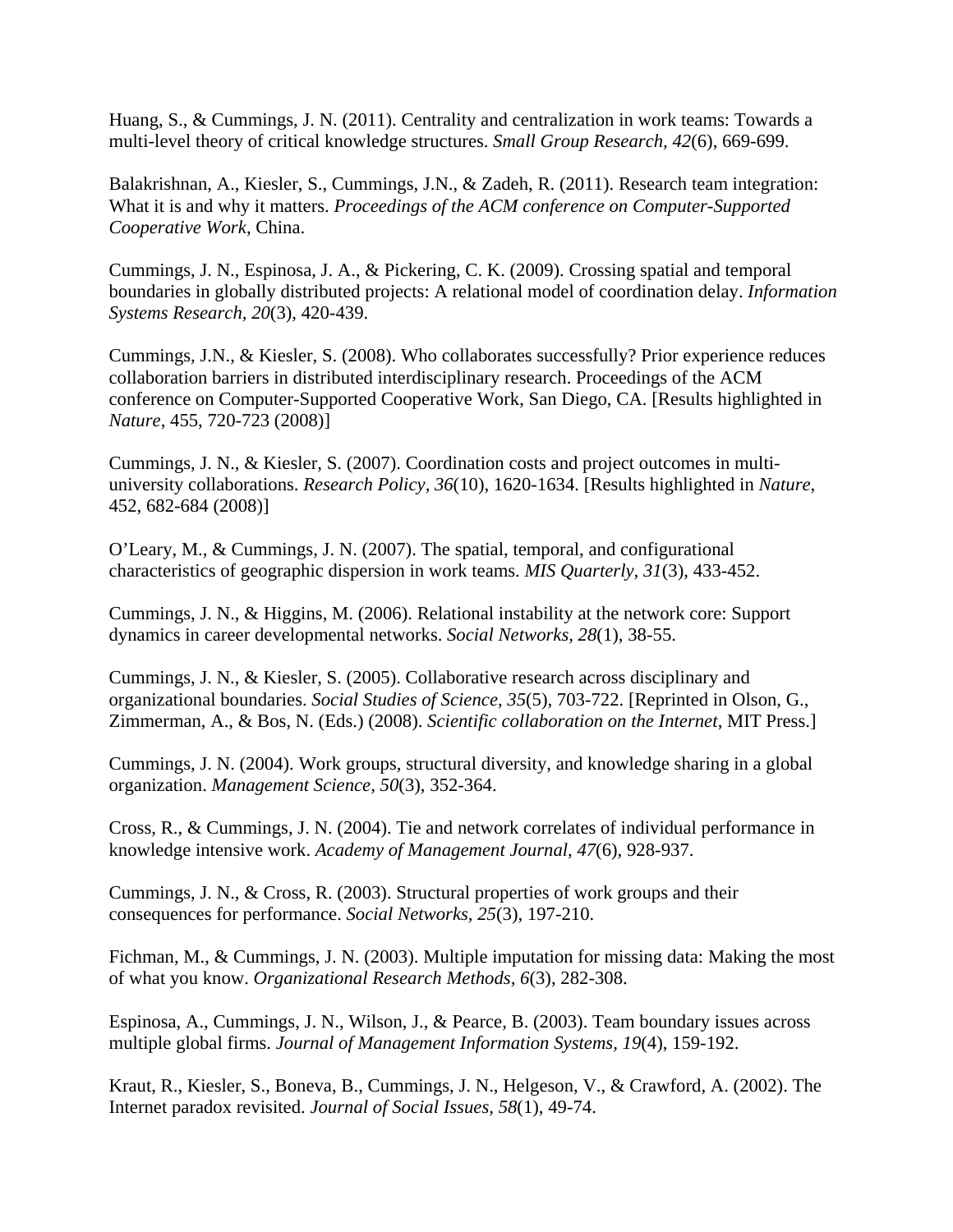Cummings, J. N., Sproull, L., & Kiesler, S. (2002). Beyond Hearing: Where real world and online support meet. *Group Dynamics, 6*(1), 78-88.

Cummings, J. N., & Kraut, R. (2002). Domesticating computers and the Internet. *Information Society, 18*(3), 221-232.

Cummings, J. N., Butler, B., & Kraut, R. (2002). The quality of online social relationships. *Communications of the ACM, 45*(7), 103-108.

Peer-Reviewed Articles: Google Scholar Citations - 4033

### **Publications (Book Chapters)**

Cummings, J. N. (2007). Leading groups from a distance: How to mitigate consequences of geographic dispersion. In S. Weisband (Eds.) *Leadership at a Distance: Research in Technologically-Supported Work* (pp. 33-50). Lawrence Erlbaum Associates.

Cummings, J. N., & Ancona, D. (2005). Functional perspective. In S. Wheelan (Ed.) *Handbook of group research and practice* (pp. 107-117). Sage Publications.

Kiesler, S., & Cummings, J. N. (2002). What do we know about proximity in work groups? A legacy of research on physical distance. In P. Hinds & S. Kiesler (Eds.) *Distributed work* (pp. 57- 80). MIT Press.

Book Chapters: Google Scholar Citations - 367

# **Working Papers**

Cummings, J. N., & Haas, M. (working paper). All barriers are not equal: Crossing boundaries within teams in a multinational corporation. 2008 Best Paper Proceedings, Managerial and Organizational Cognition Division, Academy of Management. [Nominated for Carolyn Dexter Award for international business research.]

Zhu, X., & Cummings, J. N. (working paper). A conceptual model of variety of prior experience, knowledge processes, and group performance. 2007 Best Paper Proceedings, Organizational Behavior Division, Academy of Management.

# **Grant Funding**

Cummings, J. N. & O'Driscoll, T. (2011-2014). Virtual organizations in action: Understanding socio-technical systems through changes in structure and technology. Virtual Organizations as Sociotechnical Systems (VOSS). *National Science Foundation*. \$400,000.

Cummings, J. N. (2011-2013). What is the Economic Impact of NSF-Funded Research? Connecting the Dots Between Scientific Discovery and Entrepreneurship (EAGER). *National Science Foundation*. \$284,000.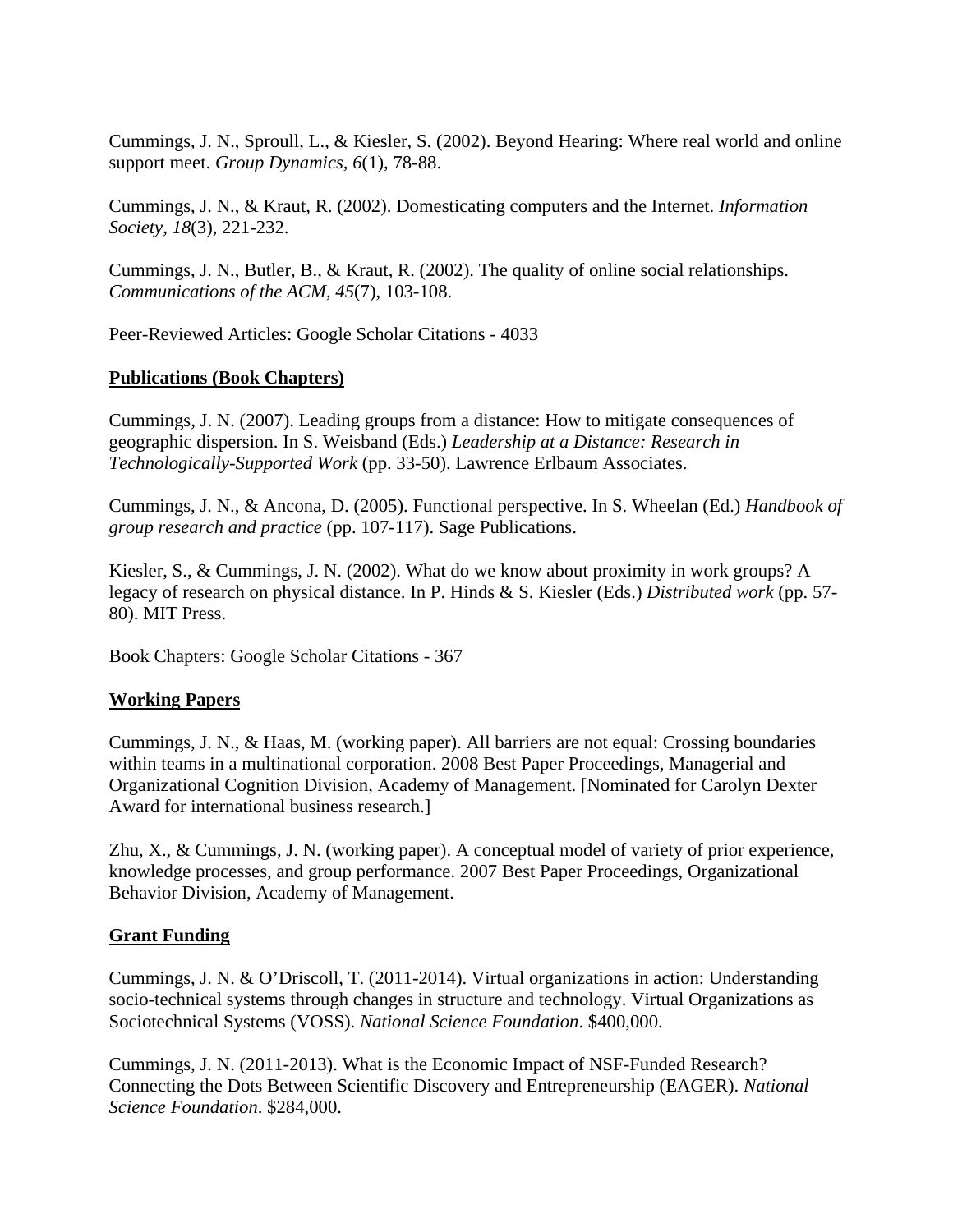Cummings, J. N. (2009-2011). A Socio-Technical Framework for Identifying Team Science Collaborations that could Benefit From Cyberinfrastructure (EAGER). *National Science Foundation*. \$184,000.

Cummings, J. N. & Kiesler, S. (2008-2010). Towards collaboration strength in virtual research organizations. Virtual Organizations as Sociotechnical Systems (VOSS). *National Science Foundation*. \$400,000.

Cummings, J. N. & Kiesler, S. (2008-2010). Modeling productive climates for virtual research collaborations. Science of Science & Innovation Policy (SciSIP). *National Science Foundation*. \$400,000.

Cummings, J. N. (2004-2009). CAREER: Fostering innovation in organizations through geographically dispersed teams and networks. Computer & Information Science & Engineering (CISE). *National Science Foundation*. \$500,000.

Lewin, A. & Cummings, J. N. (2006-2007). Conference: Pushing the Frontiers of Group Decision Support Systems, Adaptive Structuration Theory, Virtual Organizations, and other Seminal Contributions by Gerry DeSanctis. Innovation & Organization Sciences (IOS). *National Science Foundation*. \$10,000.

Cummings, J. N. (2003-2006). Assessing the effectiveness of knowledge exchange among universities and industry. *Cambridge–MIT Institute*. \$332,000.

Cummings, J. N. & Kiesler, S. (2004-2007). ITR PI Meeting and research assessment. Information Technology Research (ITR). *National Science Foundation*. \$240,000.

Cummings, J. N. (2003-2004). Further exploration of multidisciplinary collaboration. Small Grants for Exploratory Research (SGER). *National Science Foundation*. \$50,000.

Cummings, J. N. & de Rond, M. (2003-2004). Understanding virtual work @ BT. *Cambridge– MIT Institute*. \$150,000.

Kraut, R. & Cummings, J. N. (2002-2005). The evolution of social ties in the age of the Internet. Digital Societies and Technologies (DST). *National Science Foundation*. \$480,000.

#### **Reports/Invited Papers**

Cummings, J. N. (2011). Geography is alive and well in virtual teams. *Communications of the ACM, 54*(8), 24-26.

Cummings, J. N., & Kiesler, S. (2003). KDI Initiative: Multidisciplinary Scientific Collaborations. A Report from the NSF Workshop for KDI Grantees by the Information and Intelligent Systems Division, Directorate for Computer & Information Science & Engineering, National Science Foundation.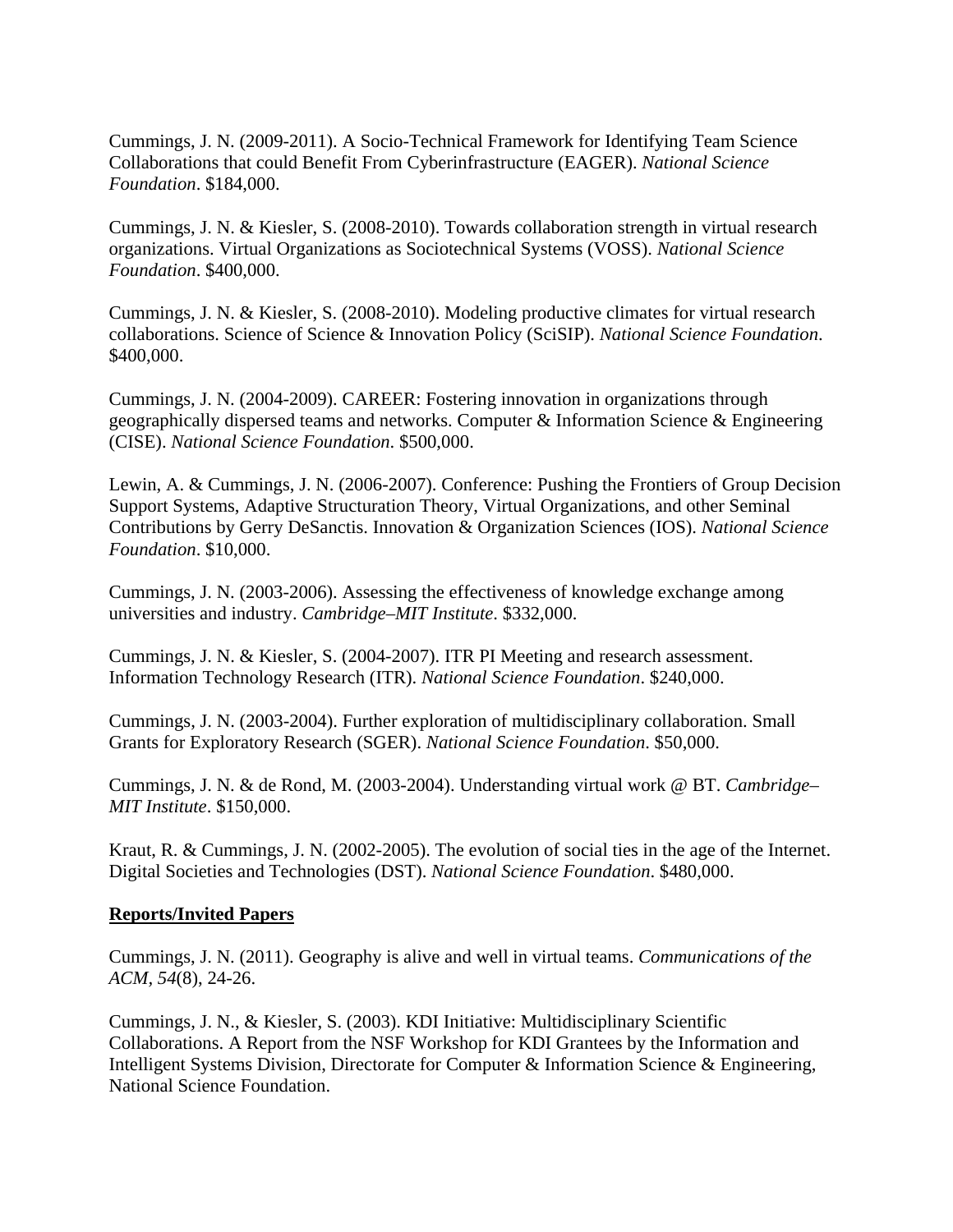Cummings, J. N., Finholt, T., Foster, I., Kesselman, C., & Lawrence, K. (2008). Beyond being there: A blueprint for advancing the design, development and evaluation of virtual organizations. A report from the NSF Workshop to Identify Research, Infrastructure and Organizational Needs to Accelerate Collaboration in Science and Engineering. Office of Cyberinfrastructure, National Science Foundation. (report authors listed alphabetically)

# **Honors**

Sage Publications, Best Published Paper of 2011, *Small Groups Research* Best Paper Proceedings, Academy of Management (2001, 2003, 2007, 2008, 2009, 2011) 2010 Temple/AIB Best Paper Award, Academy of International Business (AIB) Runner-Up, Best Published Paper Award (2008), Organizational Communication and Information Systems (OCIS) Division, Academy of Management (O'Leary & Cummings, 2007) Faculty Early Career Development (CAREER) Award, Computer and Information Science and Engineering, National Science Foundation (2004-2009) Douglas Drane Career Development Chair, MIT Sloan School of Management (2004-2005) Best Paper Based on a Dissertation Award, Organizational Behavior (OB) Division, Academy of Management (2001)

Tanner Award (top undergraduate psychology research project), University of Michigan (1996)

# **Professional Experience**

Collaborative Technology Intern, Office of Knowledge Management, Motorola Corporation, Schaumburg, IL, Summer, 2000. Worked on the development of a knowledge management information system and conducted research on knowledge sharing in work groups.

Graduate Student Intern, End-User Driven Concepts Group, Intel Corporation, Hillsboro, OR, Summer, 1997. Worked on research issues related to computer-supported cooperative work.

**Courses Taught** (syllabus available upon request)

| 2008-2011 | Managing Innovation in a Global Organization, MBA (FUQUA, DUKE) |
|-----------|-----------------------------------------------------------------|
| 2007      | Group Theory and Research, PhD (FUQUA, DUKE)                    |
| 2007      | Managing in a Global Organization, MBA (FUQUA, DUKE)            |
| 2005-2011 | Managerial Effectiveness, CCMBA (FUQUA, DUKE)                   |
| 2005      | Individuals, Groups, and Organizations, PhD (SLOAN, MIT)        |
| 2002-2005 | Managing the Innovation Process, MBA (SLOAN, MIT)               |
| 2001      | Managing Global Work Teams, Undergrad (GSIA, CMU)               |

# **Reviewing Activity**

Associate Editor: Management Science (Organizations Department) Associate Editor: Information Systems Research Associate Editor: Network Science Editorial Board: Organization Science Special Issue Co-Editor: JAIS (In honor of the scholarship of Gerry DeSanctis) Special Issue Associate Editor: ISR (The interplay between digital and social networks)